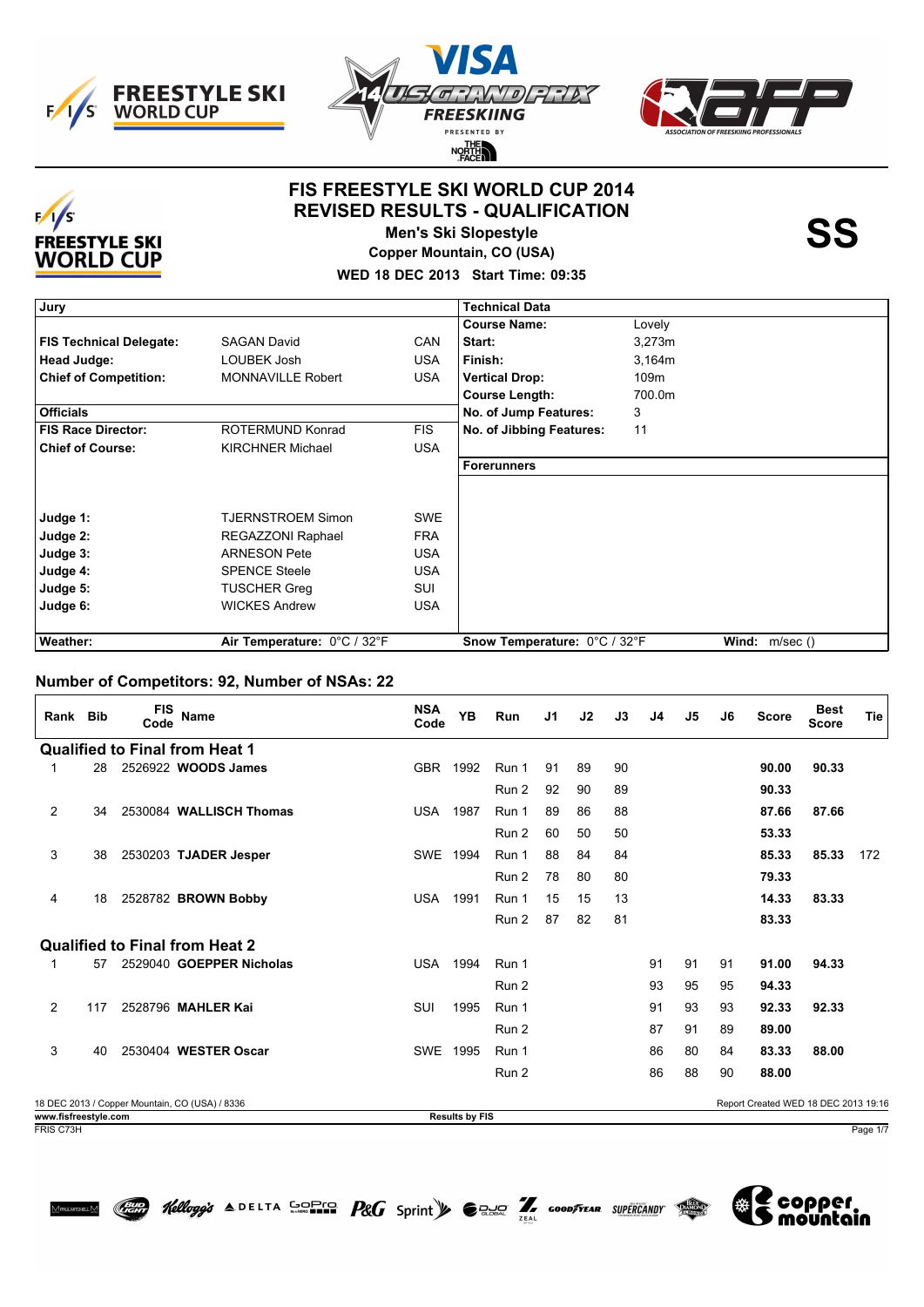





# **FIS FREESTYLE SKI WORLD CUP 2014 REVISED RESULTS - QUALIFICATION**



**Men's Ski Slopestyle** 

**Copper Mountain, CO (USA) WED 18 DEC 2013 Start Time: 09:35**

**Number of Competitors: 92, Number of NSAs: 22**

| Rank Bib             |     | FIS<br>Code | Name                                           | <b>NSA</b><br>Code | YB                    | Run   | J1 | J2 | J3 | J4 | J5 | J6 | <b>Score</b>                         | <b>Best</b><br><b>Score</b> | Tie |
|----------------------|-----|-------------|------------------------------------------------|--------------------|-----------------------|-------|----|----|----|----|----|----|--------------------------------------|-----------------------------|-----|
| $\overline{4}$       | 60  |             | 2529239 SCHLOPY Alex                           | <b>USA</b>         | 1992                  | Run 1 |    |    |    | 88 | 86 | 88 | 87.33                                | 87.33                       | 52  |
|                      |     |             |                                                |                    |                       | Run 2 |    |    |    | 24 | 28 | 23 | 25.00                                |                             |     |
|                      |     |             | <b>Qualified to Final from Heat 3</b>          |                    |                       |       |    |    |    |    |    |    |                                      |                             |     |
| $\mathbf{1}$         |     |             | 79 2530290 BEAULIEU-MARCHAND Alex              | CAN                | 1994                  | Run 1 | 9  | 10 | 11 |    |    |    | 10.00                                | 90.00                       |     |
|                      |     |             |                                                |                    |                       | Run 2 | 90 | 89 | 91 |    |    |    | 90.00                                |                             |     |
| $\overline{2}$       | 83  |             | 2485280 HENSHAW Russell                        | <b>AUS</b>         | 1990                  | Run 1 | 87 | 85 | 86 |    |    |    | 86.00                                | 87.33                       | 173 |
|                      |     |             |                                                |                    |                       | Run 2 | 88 | 86 | 88 |    |    |    | 87.33                                |                             |     |
| 3                    | 84  |             | 2528863 KENWORTHY Gus                          | <b>USA</b>         | 1991                  | Run 1 | 77 | 77 | 79 |    |    |    | 77.66                                | 85.00                       | 172 |
|                      |     |             |                                                |                    |                       | Run 2 | 86 | 83 | 86 |    |    |    | 85.00                                |                             |     |
| 4                    | 75  |             | 2529876 WILLIAMS Mcrae                         | <b>USA</b>         | 1990                  | Run 1 | 85 | 84 | 84 |    |    |    | 84.33                                | 84.33                       | 34  |
|                      |     |             |                                                |                    |                       | Run 2 | 18 | 15 | 16 |    |    |    | 16.33                                |                             |     |
|                      |     |             | <b>Qualified to Final from Heat 4</b>          |                    |                       |       |    |    |    |    |    |    |                                      |                             |     |
| $\mathbf{1}$         |     |             | 108 2527777 CHRISTENSEN Joss                   | USA                | 1991                  | Run 1 |    |    |    | 92 | 92 | 92 | 92.00                                | 92.00                       |     |
|                      |     |             |                                                |                    |                       | Run 2 |    |    |    | 20 | 20 | 27 | 22.33                                |                             |     |
| $\overline{2}$       | 101 |             | 2530255 OLLILA Antti                           | <b>FIN</b>         | 1994                  | Run 1 |    |    |    | 89 | 91 | 90 | 90.00                                | 91.66                       |     |
|                      |     |             |                                                |                    |                       | Run 2 |    |    |    | 91 | 92 | 92 | 91.66                                |                             |     |
| 3                    | 95  |             | 2484447 HAATVEIT Andreas                       | NOR 1986           |                       | Run 1 |    |    |    | 86 | 86 | 87 | 86.33                                | 91.00                       |     |
|                      |     |             |                                                |                    |                       | Run 2 |    |    |    | 91 | 91 | 91 | 91.00                                |                             |     |
| 4                    | 100 |             | 2528726 AMBUEHL Elias                          | SUI                | 1992                  | Run 1 |    |    |    | 87 | 87 | 87 | 87.00                                | 87.00                       |     |
|                      |     |             |                                                |                    |                       | Run 2 |    |    |    | 26 | 30 | 30 | 28.66                                |                             |     |
| <b>Not Qualified</b> |     |             |                                                |                    |                       |       |    |    |    |    |    |    |                                      |                             |     |
| 17                   |     |             | 112 2526267 AURDAL Aleksander                  | NOR 1988           |                       | Run 1 |    |    |    | 86 | 86 | 86 | 86.00                                | 86.00                       |     |
|                      |     |             |                                                |                    |                       | Run 2 |    |    |    | 62 | 67 | 64 | 64.33                                |                             |     |
| 18                   | 96  |             | 2529361 KIVARI Lauri                           | <b>FIN</b>         | 1996                  | Run 1 |    |    |    | 84 | 84 | 84 | 84.00                                | 85.66                       |     |
|                      |     |             |                                                |                    |                       | Run 2 |    |    |    | 86 | 86 | 85 | 85.66                                |                             |     |
| 19                   | 97  |             | 2529123 BERG Johan                             | NOR 1995           |                       | Run 1 |    |    |    | 85 | 85 | 86 | 85.33                                | 85.33                       |     |
|                      |     |             |                                                |                    |                       | Run 2 |    |    |    | 79 | 82 | 83 | 81.33                                |                             |     |
| 20                   | 56  |             | 2530793 SCHULER Luca                           | <b>SUI</b>         | 1998                  | Run 1 |    |    |    | 85 | 84 | 86 | 85.00                                | 85.00                       |     |
|                      |     |             |                                                |                    |                       | Run 2 |    |    |    | 76 | 72 | 79 | 75.66                                |                             |     |
| 21                   | 61  |             | 2530165 HARLAUT Henrik                         | SWE 1991           |                       | Run 1 |    |    |    | 84 | 85 | 85 | 84.66                                | 84.66                       |     |
|                      |     |             |                                                |                    |                       | Run 2 |    |    |    | 32 | 33 | 37 | 34.00                                |                             |     |
| 22                   | 116 |             | 2526932 PANCRAS Jeremy                         | <b>FRA</b>         | 1991                  | Run 1 |    |    |    | 84 | 84 | 85 | 84.33                                | 84.33                       |     |
|                      |     |             |                                                |                    |                       | Run 2 |    |    |    | 35 | 37 | 38 | 36.66                                |                             |     |
|                      |     |             | 18 DEC 2013 / Copper Mountain, CO (USA) / 8336 |                    |                       |       |    |    |    |    |    |    | Report Created WED 18 DEC 2013 19:16 |                             |     |
| www.fisfreestyle.com |     |             |                                                |                    | <b>Results by FIS</b> |       |    |    |    |    |    |    |                                      |                             |     |

Hellogg's  $\triangle$  DELTA SOFIS  $P$ &G Sprint  $\blacktriangleright$   $\ominus$  and  $\widehat{Z}$  goodfyear supercandy  $\widehat{Z}$ 

FRIS C73H Page 2/7

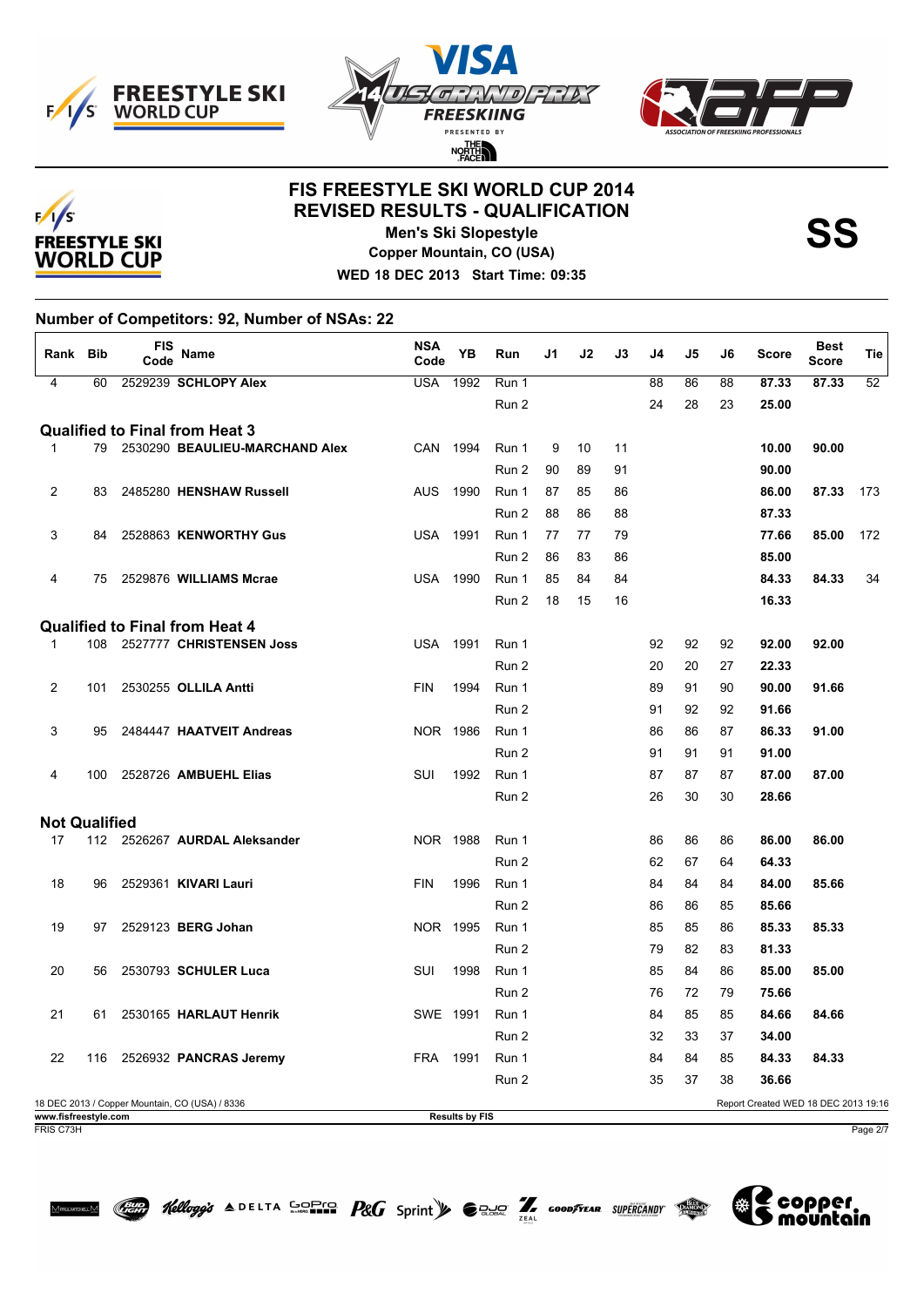





## **FIS FREESTYLE SKI WORLD CUP 2014 REVISED RESULTS - QUALIFICATION**



**Men's Ski Slopestyle Copper Mountain, CO (USA)**

**WED 18 DEC 2013 Start Time: 09:35**

**Number of Competitors: 92, Number of NSAs: 22**

| Rank            | <b>Bib</b> | <b>FIS</b><br>Code | Name                             | <b>NSA</b><br>Code | YB   | Run   | J1 | J2 | J3 | J4 | J5 | J6 | <b>Score</b> | <b>Best</b><br><b>Score</b> | <b>Tie</b> |
|-----------------|------------|--------------------|----------------------------------|--------------------|------|-------|----|----|----|----|----|----|--------------|-----------------------------|------------|
| $\overline{23}$ | 42         |                    | 2530310 BRAATEN Oystein          | <b>NOR</b>         | 1995 | Run 1 |    |    |    | 73 | 71 | 72 | 72.00        | 84.00                       |            |
|                 |            |                    |                                  |                    |      | Run 2 |    |    |    | 84 | 84 | 84 | 84.00        |                             |            |
| 24              | 66         |                    | 2530122 McEACHRAN Evan           | CAN                | 1997 | Run 1 | 82 | 81 | 84 |    |    |    | 82.33        | 82.33                       |            |
|                 |            |                    |                                  |                    |      | Run 2 | 35 | 30 | 33 |    |    |    | 32.66        |                             |            |
| 25              | 53         |                    | 2531097 WALLACE Noah             | <b>USA</b>         | 1991 | Run 1 |    |    |    | 84 | 80 | 82 | 82.00        | 82.00                       | 166        |
|                 |            |                    |                                  |                    |      | Run 2 |    |    |    | 81 | 72 | 81 | 78.00        |                             |            |
| 26              | 36         |                    | 2530308 FERNVIK Per              | SWE 1994           |      | Run 1 | 79 | 72 | 77 |    |    |    | 76.00        | 82.00                       | 165        |
|                 |            |                    |                                  |                    |      | Run 2 | 83 | 81 | 82 |    |    |    | 82.00        |                             |            |
| 27              | 48         |                    | 2529154 SAKKINEN Sami            | <b>FIN</b>         | 1991 | Run 1 |    |    |    | 82 | 79 | 80 | 80.33        | 80.33                       | 162        |
|                 |            |                    |                                  |                    |      | Run 2 |    |    |    |    |    |    | <b>DNS</b>   |                             |            |
| 28              | 77         |                    | 2527965 MORRISON Noah            | CAN                | 1994 | Run 1 | 20 | 20 | 21 |    |    |    | 20.33        | 80.33                       | 161        |
|                 |            |                    |                                  |                    |      | Run 2 | 80 | 81 | 80 |    |    |    | 80.33        |                             |            |
| 29              | 29         |                    | 2530746 BOESCH Fabian            | SUI                | 1997 | Run 1 | 67 | 66 | 72 |    |    |    | 68.33        | 80.00                       |            |
|                 |            |                    |                                  |                    |      | Run 2 | 81 | 80 | 79 |    |    |    | 80.00        |                             |            |
| 30              | 62         |                    | 2527236 BERARD Victor            | <b>FRA</b>         | 1993 | Run 1 |    |    |    | 79 | 81 | 79 | 79.66        | 79.66                       | 159        |
|                 |            |                    |                                  |                    |      | Run 2 |    |    |    | 80 | 77 | 79 | 78.66        |                             |            |
| 31              | 35         |                    | 2530214 HJALMEBY Cristopher      | SWE 1992           |      | Run 1 | 26 | 24 | 21 |    |    |    | 23.66        | 79.66                       | 50         |
|                 |            |                    |                                  |                    |      | Run 2 | 80 | 79 | 80 |    |    |    | 79.66        |                             |            |
| 32              | 120        |                    | 2529887 FABRE Cesar              | <b>FRA</b>         | 1995 | Run 1 |    |    |    | 77 | 77 | 77 | 77.00        | 77.00                       |            |
|                 |            |                    |                                  |                    |      | Run 2 |    |    |    | 55 | 50 | 52 | 52.33        |                             |            |
| 33              | 81         |                    | 2530747 RAGETTLI Andri           | SUI                | 1998 | Run 1 | 22 | 24 | 26 |    |    |    | 24.00        | 75.66                       |            |
|                 |            |                    |                                  |                    |      | Run 2 | 75 | 77 | 75 |    |    |    | 75.66        |                             |            |
| 34              | 31         |                    | 2530263 OIKKONEN Anttu           | <b>FIN</b>         | 1996 | Run 1 | 64 | 65 | 65 |    |    |    | 64.66        | 74.00                       |            |
|                 |            |                    |                                  |                    |      | Run 2 | 76 | 71 | 75 |    |    |    | 74.00        |                             |            |
| 35              | 54         |                    | 2529384 RYAN Tim                 | <b>USA</b>         | 1996 | Run 1 |    |    |    | 66 | 67 | 66 | 66.33        | 73.66                       |            |
|                 |            |                    |                                  |                    |      | Run 2 |    |    |    | 73 | 73 | 75 | 73.66        |                             |            |
| 36              | 71         |                    | 2528623 ADELISSE Antoine         | <b>FRA</b>         | 1996 | Run 1 | 72 | 75 | 72 |    |    |    | 73.00        | 73.00                       |            |
|                 |            |                    |                                  |                    |      | Run 2 | 39 | 30 | 30 |    |    |    | 33.00        |                             |            |
| 37              | 21         |                    | 2528990 WHIPPLE Brent            | <b>USA</b>         | 1995 | Run 1 | 29 | 28 | 30 |    |    |    | 29.00        | 72.33                       | 147        |
|                 |            |                    |                                  |                    |      | Run 2 | 73 | 70 | 74 |    |    |    | 72.33        |                             |            |
| 38              | 107        |                    | 2530311 STRIDSBERG-USTERUD Felix | NOR 1994           |      | Run 1 |    |    |    | 73 | 71 | 73 | 72.33        | 72.33                       | 146        |
|                 |            |                    |                                  |                    |      | Run 2 |    |    |    | 29 | 31 | 33 | 31.00        |                             |            |

18 DEC 2013 / Copper Mountain, CO (USA) / 8336 Results by FIS Report Created WED 18 DEC 2013 19:16<br>
Results by FIS **www.fisfreestyle.com Results by FIS** FRIS C73H Page 3/7

Hellogg's  $\triangle$  DELTA SOFIC  $P$ &G Sprint  $\blacktriangleright$   $\ominus$  and  $\widehat{Z}$  coodfrear supercandy  $\widehat{Z}$ 



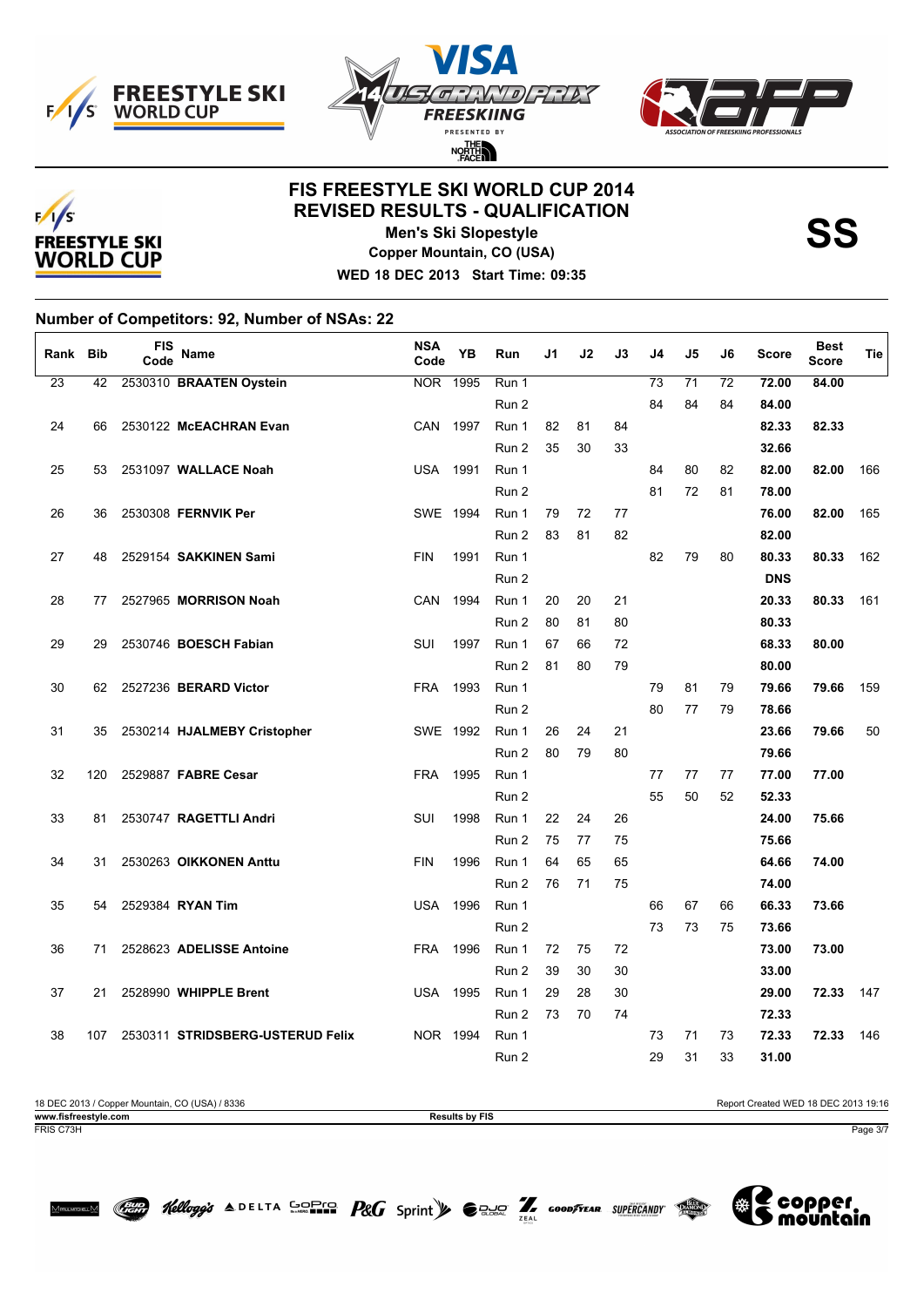





# **FIS FREESTYLE SKI WORLD CUP 2014 REVISED RESULTS - QUALIFICATION**



**Men's Ski Slopestyle Copper Mountain, CO (USA)** **SS**

**WED 18 DEC 2013 Start Time: 09:35**

**Number of Competitors: 92, Number of NSAs: 22**

| Rank | Bib | <b>FIS</b><br>Code | Name                                | <b>NSA</b><br>Code | YB   | Run   | J1 | J2              | J3              | J4 | J5 | J6 | Score | <b>Best</b><br><b>Score</b> | Tie |
|------|-----|--------------------|-------------------------------------|--------------------|------|-------|----|-----------------|-----------------|----|----|----|-------|-----------------------------|-----|
| 39   | 22  |                    | 2529747 GAGNIER Vincent             | CAN                | 1993 | Run 1 | 19 | $\overline{15}$ | $\overline{17}$ |    |    |    | 17.00 | 71.33                       |     |
|      |     |                    |                                     |                    |      | Run 2 | 75 | 70              | 69              |    |    |    | 71.33 |                             |     |
| 40   | 85  |                    | 2528612 WELLS Beau-James            | <b>NZL</b>         | 1995 | Run 1 | 71 | 72              | 68              |    |    |    | 70.33 | 70.33                       |     |
|      |     |                    |                                     |                    |      | Run 2 | 60 | 63              | 58              |    |    |    | 60.33 |                             |     |
| 41   | 78  |                    | 2530955 THOMPSON Kristaps           | CAN                | 1994 | Run 1 | 71 | 70              | 69              |    |    |    | 70.00 | 70.00                       | 141 |
|      |     |                    |                                     |                    |      | Run 2 | 18 | 18              | 18              |    |    |    | 18.00 |                             |     |
| 42   | 99  |                    | 2530293 BORM William                | <b>USA</b>         | 1997 | Run 1 |    |                 |                 | 70 | 70 | 70 | 70.00 | 70.00                       | 140 |
|      |     |                    |                                     |                    |      | Run 2 |    |                 |                 | 68 | 69 | 69 | 68.66 |                             |     |
| 43   | 19  |                    | 2529831 STEVENSON Colby             | <b>USA</b>         | 1997 | Run 1 | 55 | 55              | 57              |    |    |    | 55.66 | 69.66                       |     |
|      |     |                    |                                     |                    |      | Run 2 | 73 | 69              | 67              |    |    |    | 69.66 |                             |     |
| 44   | 58  |                    | 2529039 CURRIER Lyman               | <b>USA</b>         | 1994 | Run 1 |    |                 |                 | 68 | 66 | 64 | 66.00 | 69.00                       |     |
|      |     |                    |                                     |                    |      | Run 2 |    |                 |                 | 69 | 69 | 69 | 69.00 |                             |     |
| 45   | 72  |                    | 2526931 BONNEVILLE David            | <b>FRA</b>         | 1992 | Run 1 | 46 | 48              | 45              |    |    |    | 46.33 | 68.33                       |     |
|      |     |                    |                                     |                    |      | Run 2 | 68 | 70              | 67              |    |    |    | 68.33 |                             |     |
| 46   | 93  |                    | 2478189 MAYR Benedikt               | GER 1989           |      | Run 1 |    |                 |                 | 17 | 14 | 12 | 14.33 | 68.00                       |     |
|      |     |                    |                                     |                    |      | Run 2 |    |                 |                 | 67 | 69 | 68 | 68.00 |                             |     |
| 47   | 73  |                    | 2528724 HUNZIKER Jonas              | SUI                | 1994 | Run 1 | 56 | 57              | 60              |    |    |    | 57.66 | 67.66                       | 139 |
|      |     |                    |                                     |                    |      | Run 2 | 70 | 69              | 64              |    |    |    | 67.66 |                             |     |
| 48   | 55  |                    | 2529591 LAKER Christopher           | <b>USA</b>         | 1993 | Run 1 |    |                 |                 | 18 | 18 | 13 | 16.33 | 67.66                       | 136 |
|      |     |                    |                                     |                    |      | Run 2 |    |                 |                 | 69 | 67 | 67 | 67.66 |                             |     |
| 49   | 86  |                    | 2531729 HAAKONSEN KVATNINGEN Martin | NOR 1996           |      | Run 1 | 15 | 12              | 13              |    |    |    | 13.33 | 66.66                       |     |
|      |     |                    |                                     |                    |      | Run 2 | 67 | 68              | 65              |    |    |    | 66.66 |                             |     |
| 50   | 65  |                    | 2530123 McEACHRAN Reid              | CAN                | 1993 | Run 1 | 18 | 22              | 18              |    |    |    | 19.33 | 65.00                       |     |
|      |     |                    |                                     |                    |      | Run 2 | 63 | 68              | 64              |    |    |    | 65.00 |                             |     |
| 51   | 37  |                    | 2530020 TRIBONDEAU Luca             | <b>AUT</b>         | 1996 | Run 1 | 67 | 63              | 63              |    |    |    | 64.33 | 64.33                       |     |
|      |     |                    |                                     |                    |      | Run 2 | 26 | 26              | 29              |    |    |    | 27.00 |                             |     |
| 52   | 41  |                    | 2531075 BJOERUM Lars                | NOR 1993           |      | Run 1 |    |                 |                 | 64 | 65 | 63 | 64.00 | 64.00                       |     |
|      |     |                    |                                     |                    |      | Run 2 |    |                 |                 | 24 | 28 | 25 | 25.66 |                             |     |
| 53   | 70  |                    | 2527405 JORDAN DAVID Scott          | <b>AND</b>         | 1993 | Run 1 | 65 | 63              | 63              |    |    |    | 63.66 | 63.66                       |     |
|      |     |                    |                                     |                    |      | Run 2 | 21 | 23              | 23              |    |    |    | 22.33 |                             |     |
| 54   | 92  |                    | 2530221 RAISANEN Otso               | <b>FIN</b>         | 1994 | Run 1 |    |                 |                 | 15 | 15 | 20 | 16.66 | 62.66                       |     |
|      |     |                    |                                     |                    |      | Run 2 |    |                 |                 | 62 | 63 | 63 | 62.66 |                             |     |

Hellogg's  $\triangle$  DELTA SOFIC  $P$ &G Sprint  $\blacktriangleright$   $\ominus$  and  $\widehat{Z}$  coodfrear supercandy  $\widehat{Z}$ 

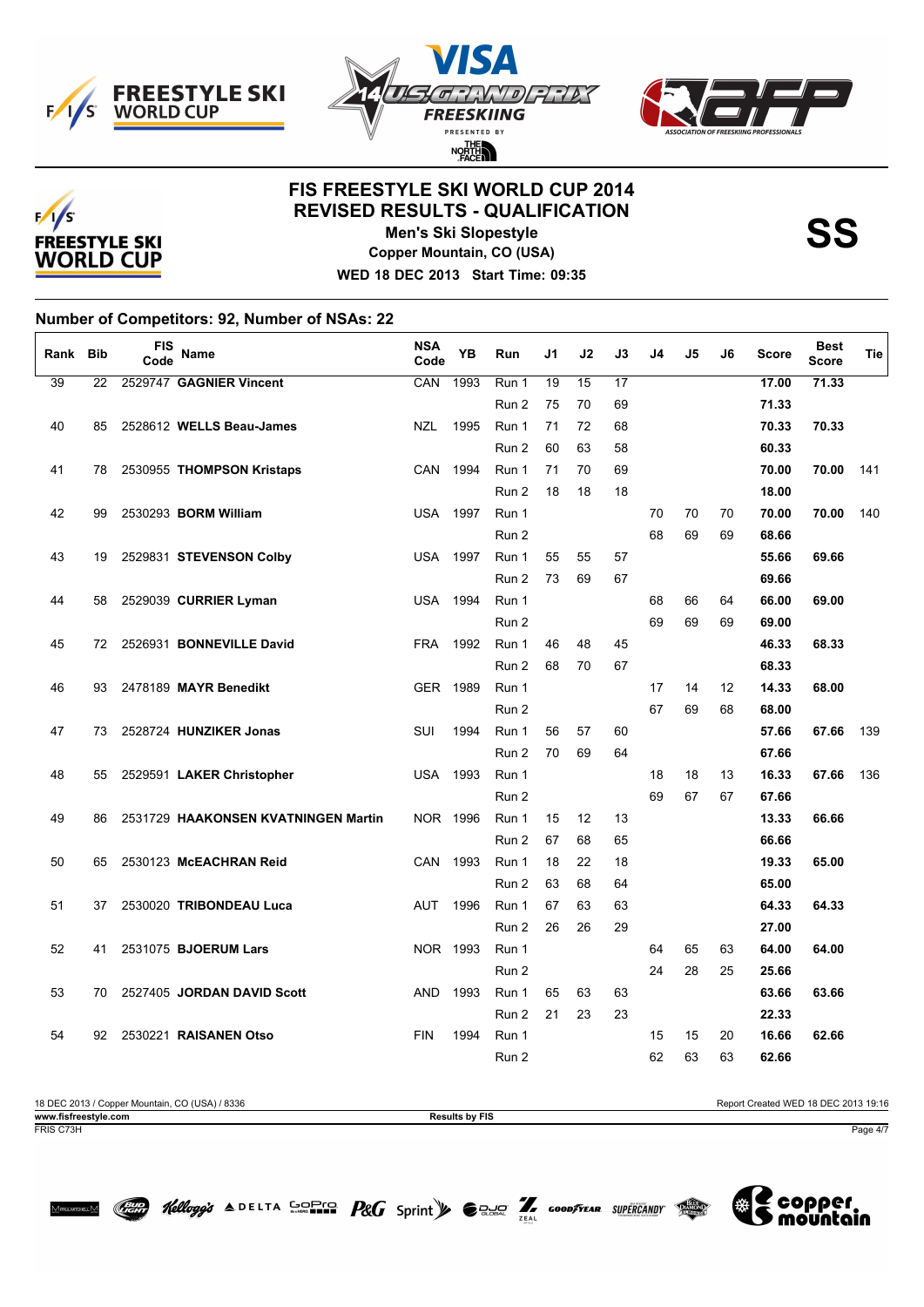





# **FIS FREESTYLE SKI WORLD CUP 2014 REVISED RESULTS - QUALIFICATION**



**Men's Ski Slopestyle Copper Mountain, CO (USA)**

**WED 18 DEC 2013 Start Time: 09:35**

**Number of Competitors: 92, Number of NSAs: 22**

| Rank | <b>Bib</b> | FIS<br>Code | Name                      | <b>NSA</b><br>Code | YB   | Run   | J1 | J2 | J3 | J4 | J5              | J6              | <b>Score</b> | <b>Best</b><br><b>Score</b> | Tie |
|------|------------|-------------|---------------------------|--------------------|------|-------|----|----|----|----|-----------------|-----------------|--------------|-----------------------------|-----|
| 55   | 45         |             | 2529237 HOULE JF          | CAN                | 1986 | Run 1 |    |    |    | 18 | $\overline{18}$ | $\overline{12}$ | 16.00        | 62.00                       |     |
|      |            |             |                           |                    |      | Run 2 |    |    |    | 60 | 62              | 64              | 62.00        |                             |     |
| 56   | 59         |             | 2529241 CARLSON Sam       | <b>USA</b>         | 1989 | Run 1 |    |    |    | 60 | 64              | 59              | 61.00        | 61.00                       | 124 |
|      |            |             |                           |                    |      | Run 2 |    |    |    | 40 | 45              | 35              | 40.00        |                             |     |
| 57   | 51         |             | 2529583 UTAGAWA Soshi     | <b>JPN</b>         | 1994 | Run 1 |    |    |    | 63 | 60              | 60              | 61.00        | 61.00                       | 123 |
|      |            |             |                           |                    |      | Run 2 |    |    |    | 6  | 3               | 5               | 4.66         |                             |     |
| 58   | 32         |             | 2443657 HOUGHTON Jordan   | <b>AUS</b>         | 1989 | Run 1 | 60 | 61 | 61 |    |                 |                 | 60.66        | 60.66                       |     |
|      |            |             |                           |                    |      | Run 2 | 55 | 55 | 56 |    |                 |                 | 55.33        |                             |     |
| 59   | 64         |             | 2528950 WELLS Jackson     | <b>NZL</b>         | 1998 | Run 1 | 60 | 60 | 60 |    |                 |                 | 60.00        | 60.00                       |     |
|      |            |             |                           |                    |      | Run 2 | 28 | 27 | 28 |    |                 |                 | 27.66        |                             |     |
| 60   | 68         |             | 2528790 McDOUGALL Hamish  | <b>NZL</b>         | 1990 | Run 1 | 51 | 52 | 52 |    |                 |                 | 51.66        | 57.00                       |     |
|      |            |             |                           |                    |      | Run 2 | 55 | 58 | 58 |    |                 |                 | 57.00        |                             |     |
| 61   | 82         |             | 2530936 WARD Kolby        | <b>USA</b>         | 1989 | Run 1 | 18 | 21 | 20 |    |                 |                 | 19.66        | 54.66                       |     |
|      |            |             |                           |                    |      | Run 2 | 54 | 57 | 53 |    |                 |                 | 54.66        |                             |     |
| 62   | 74         |             | 2529473 SKALA Marek       | <b>CZE</b>         | 1989 | Run 1 | 49 | 50 | 48 |    |                 |                 | 49.00        | 52.66                       | 99  |
|      |            |             |                           |                    |      | Run 2 | 51 | 55 | 52 |    |                 |                 | 52.66        |                             |     |
| 63   | 23         |             | 2529590 HARDING Tyler     | GBR 1996           |      | Run 1 | 51 | 52 | 55 |    |                 |                 | 52.66        | 52.66                       | 34  |
|      |            |             |                           |                    |      | Run 2 | 16 | 14 | 18 |    |                 |                 | 16.00        |                             |     |
| 64   | 87         |             | 2485235 KORPACHEV Pavel   | <b>RUS</b>         | 1986 | Run 1 | 16 | 18 | 21 |    |                 |                 | 18.33        | 51.66                       | 39  |
|      |            |             |                           |                    |      | Run 2 | 54 | 50 | 51 |    |                 |                 | 51.66        |                             |     |
| 65   | 39         |             | 2530103 LANSMANIS Edvards | LAT                | 1992 | Run 1 | 9  | 10 | 11 |    |                 |                 | 10.00        | 51.66                       | 21  |
|      |            |             |                           |                    |      | Run 2 | 52 | 50 | 53 |    |                 |                 | 51.66        |                             |     |
| 66   | 26         |             | 2529495 YONEYA Yu         | <b>JPN</b>         | 1990 | Run 1 | 51 | 50 | 52 |    |                 |                 | 51.00        | 51.00                       |     |
|      |            |             |                           |                    |      | Run 2 | 17 | 20 | 21 |    |                 |                 | 19.33        |                             |     |
| 67   | 103        |             | 2408252 THOVEX Candide    | <b>FRA</b>         | 1982 | Run 1 |    |    |    | 52 | 50              | 50              | 50.66        | 50.66                       |     |
|      |            |             |                           |                    |      | Run 2 |    |    |    | 20 | 13              | 13              | 15.33        |                             |     |
| 68   | 17         |             | 2528999 HOLUB Robin       | <b>CZE</b>         | 1990 | Run 1 | 50 | 50 | 50 |    |                 |                 | 50.00        | 50.00                       |     |
|      |            |             |                           |                    |      | Run 2 | 51 | 45 | 48 |    |                 |                 | 48.00        |                             |     |
| 69   | 30         |             | 2530151 PATJA Aleksi      | <b>FIN</b>         | 1995 | Run 1 | 49 | 48 | 48 |    |                 |                 | 48.33        | 48.33                       |     |
|      |            |             |                           |                    |      | Run 2 | 42 | 40 | 42 |    |                 |                 | 41.33        |                             |     |
| 70   | 105        |             | 2530961 VIRKKI Miika      | <b>FIN</b>         | 1997 | Run 1 |    |    |    | 48 | 48              | 44              | 46.66        | 46.66                       |     |
|      |            |             |                           |                    |      | Run 2 |    |    |    | 24 | 25              | 30              | 26.33        |                             |     |

18 DEC 2013 / Copper Mountain, CO (USA) / 8336 Results by FIS Report Created WED 18 DEC 2013 19:16<br>
Results by FIS **www.fisfreestyle.com Results by FIS** FRIS C73H Page 5/7

Hellogg's  $\triangle$  DELTA SOFIS  $P$ &G Sprint  $\blacktriangleright$   $\ominus$  and  $\widehat{Z}$  goodfrear supercandy  $\widehat{Z}$ 

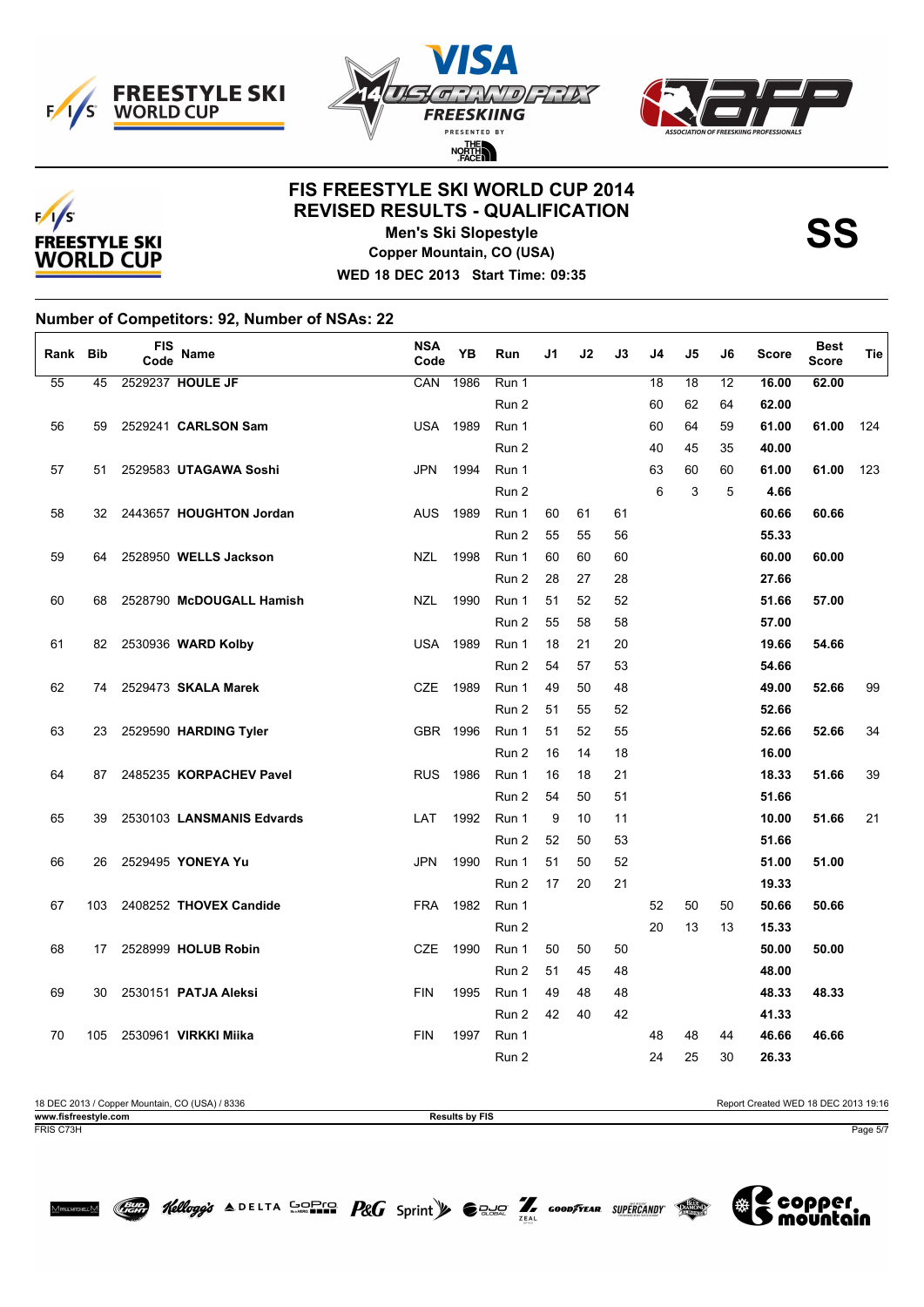





# **FIS FREESTYLE SKI WORLD CUP 2014 REVISED RESULTS - QUALIFICATION**



**Men's Ski Slopestyle Copper Mountain, CO (USA)** **SS**

**WED 18 DEC 2013 Start Time: 09:35**

**Number of Competitors: 92, Number of NSAs: 22**

| Rank Bib        |     | FIS<br>Code | Name                              | <b>NSA</b><br>Code | <b>YB</b> | Run   | J1 | J2 | J3 | J4 | J5 | J6 | <b>Score</b> | <b>Best</b><br>Score | Tie |
|-----------------|-----|-------------|-----------------------------------|--------------------|-----------|-------|----|----|----|----|----|----|--------------|----------------------|-----|
| $\overline{71}$ | 67  |             | 2529115 SCHERLIN Oscar            | <b>SWE</b>         | 1991      | Run 1 | 42 | 42 | 40 |    |    |    | 41.33        | 41.33                |     |
|                 |     |             |                                   |                    |           | Run 2 | 20 | 20 | 16 |    |    |    | 18.66        |                      |     |
| 72              | 33  |             | 2531604 BROWN John                | <b>IRE</b>         | 1994      | Run 1 | 18 | 15 | 16 |    |    |    | 16.33        | 41.00                |     |
|                 |     |             |                                   |                    |           | Run 2 | 41 | 42 | 40 |    |    |    | 41.00        |                      |     |
| 73              | 104 |             | 2529648 TOYAMA Takumi             | <b>JPN</b>         | 1985      | Run 1 |    |    |    | 26 | 24 | 26 | 25.33        | 33.66                |     |
|                 |     |             |                                   |                    |           | Run 2 |    |    |    | 35 | 37 | 29 | 33.66        |                      |     |
| 74              | 90  |             | 2530026 RANALTER Dennis           | <b>AUT</b>         | 1994      | Run 1 |    |    |    | 33 | 30 | 36 | 33.00        | 33.00                |     |
|                 |     |             |                                   |                    |           | Run 2 |    |    |    | 17 | 18 | 22 | 19.00        |                      |     |
| 75              | 27  |             | 2529806 KALACHEV Danil            | <b>RUS</b>         | 1987      | Run 1 | 13 | 11 | 10 |    |    |    | 11.33        | 32.66                |     |
|                 |     |             |                                   |                    |           | Run 2 | 28 | 35 | 35 |    |    |    | 32.66        |                      |     |
| 76              | 50  |             | 2530831 GILLON Robin              | <b>NED</b>         | 1994      | Run 1 |    |    |    |    |    |    | <b>DNS</b>   | 29.00                | 62  |
|                 |     |             |                                   |                    |           | Run 2 |    |    |    | 32 | 30 | 25 | 29.00        |                      |     |
| 77              | 88  |             | 2531380 PREUSS Florian            | GER 1992           |           | Run 1 |    |    |    | 5  | 3  | 5  | 4.33         | 29.00                | 61  |
|                 |     |             |                                   |                    |           | Run 2 |    |    |    | 28 | 26 | 33 | 29.00        |                      |     |
| 78              | 106 |             | 2529071 JOERGENSEN Rasmus Dalberg | DAN                | 1988      | Run 1 |    |    |    | 23 | 26 | 30 | 26.33        | 27.00                | 56  |
|                 |     |             |                                   |                    |           | Run 2 |    |    |    | 25 | 28 | 28 | 27.00        |                      |     |
| 79              | 25  |             | 2485227 WALKER Matthew            | <b>USA</b>         | 1988      | Run 1 | 24 | 24 | 23 |    |    |    | 23.66        | 27.00                | 54  |
|                 |     |             |                                   |                    |           | Run 2 | 27 | 27 | 27 |    |    |    | 27.00        |                      |     |
| 80              | 46  |             | 2527304 FERGUSON Boen             | <b>AUS</b>         | 1989      | Run 1 |    |    |    | 25 | 25 | 16 | 22.00        | 26.00                |     |
|                 |     |             |                                   |                    |           | Run 2 |    |    |    | 26 | 24 | 28 | 26.00        |                      |     |
| 81              | 20  |             | 2530094 MEER, van der Joey        | <b>NED</b>         | 1993      | Run 1 | 22 | 25 | 20 |    |    |    | 22.33        | 25.66                |     |
|                 |     |             |                                   |                    |           | Run 2 | 24 | 27 | 26 |    |    |    | 25.66        |                      |     |
| 82              | 109 |             | 2529627 EDER Markus               | <b>ITA</b>         | 1990      | Run 1 |    |    |    | 25 | 23 | 24 | 24.00        | 25.00                |     |
|                 |     |             |                                   |                    |           | Run 2 |    |    |    | 24 | 26 | 25 | 25.00        |                      |     |
| 83              | 49  |             | 2529814 GAGNIER Charles           | CAN                | 1985      | Run 1 |    |    |    | 26 | 27 | 20 | 24.33        | 24.33                |     |
|                 |     |             |                                   |                    |           | Run 2 |    |    |    | 24 | 24 | 21 | 23.00        |                      |     |
| 84              | 89  |             | 2530038 SCHENK Christof           | <b>ITA</b>         | 1993      | Run 1 |    |    |    | 23 | 23 | 25 | 23.66        | 23.66                |     |
|                 |     |             |                                   |                    |           | Run 2 |    |    |    | 21 | 22 | 24 | 22.33        |                      |     |
| 85              | 98  |             | 2530846 ERIKSSON Niklas           | SWE 1990           |           | Run 1 |    |    |    | 6  | 6  | 8  | 6.66         | 22.66                |     |
|                 |     |             |                                   |                    |           | Run 2 |    |    |    | 20 | 23 | 25 | 22.66        |                      |     |
| 86              | 76  |             | 2529266 BERGH Espen               | NOR 1991           |           | Run 1 | 24 | 23 | 20 |    |    |    | 22.33        | 22.33                | 44  |
|                 |     |             |                                   |                    |           | Run 2 | 23 | 21 | 19 |    |    |    | 21.00        |                      |     |